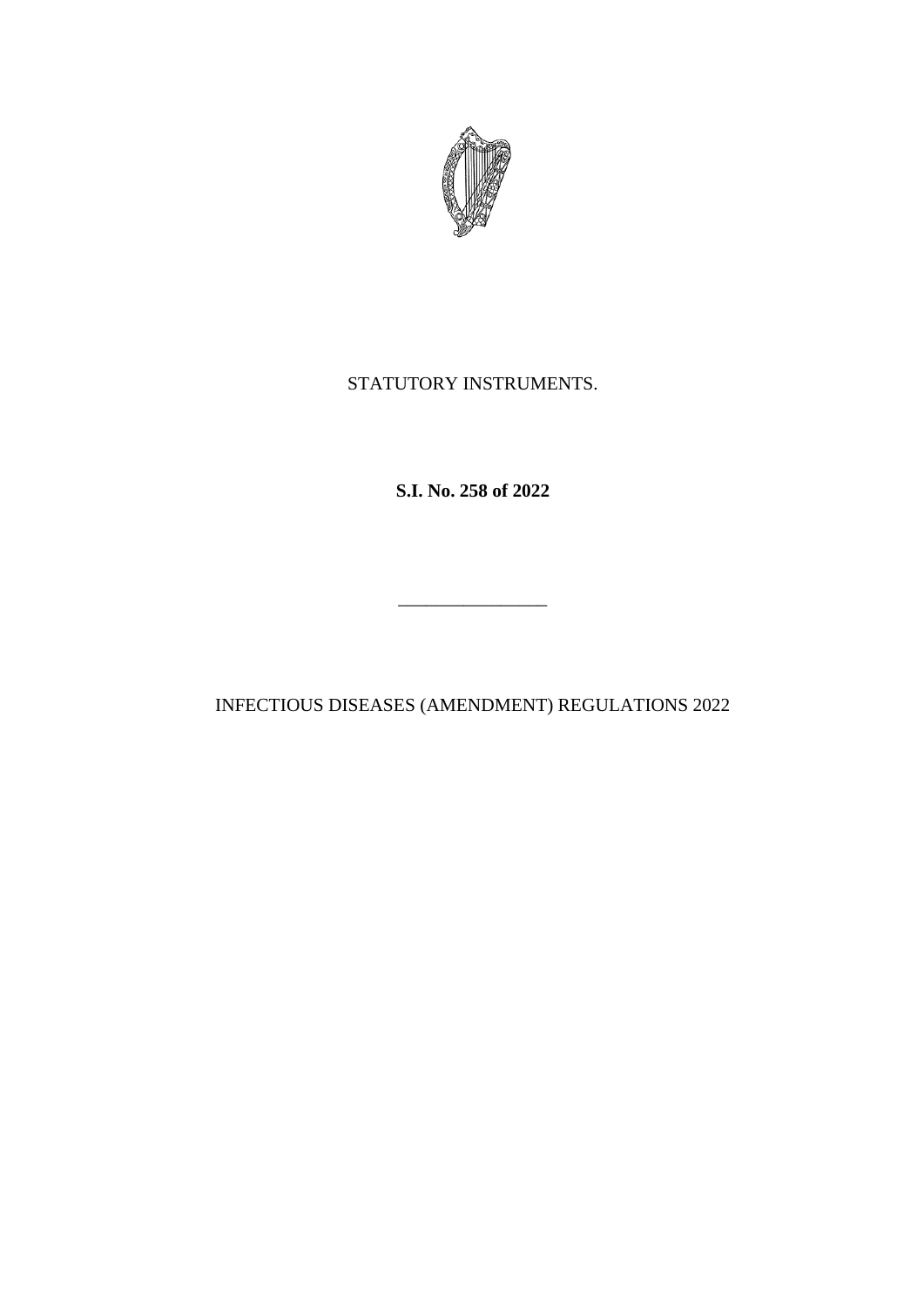### S.I. No. 258 of 2022

#### INFECTIOUS DISEASES (AMENDMENT) REGULATIONS 2022

I, STEPHEN DONNELLY, Minister for Health, in exercise of the powers conferred on me by sections 5, 29 and 31 of the Health Act 1947 (No. 28 of 1947), hereby make the following regulations:

1. (1) These Regulations may be cited as the Infectious Diseases (Amendment) Regulations 2022.

(2) The Principal Regulations, the Infectious Diseases (Amendment) Regulations 1985 (S.I. No. 268 of 1985), the Infectious Diseases (Amendment) Regulations 1988 (S.I. No. 288 of 1988), the Infectious Diseases (Amendment) Regulations 1996 (S.I. No. 384 of 1996), the Infectious Diseases (Amendment) Regulations 2000 (S.I. No. 151 of 2000), the Infectious Diseases (Amendment) Regulations 2003 (S.I. No. 115 of 2003), the Infectious Diseases (Amendment) (No. 2) Regulations 2003 (S.I. No. 180 of 2003), the Infectious Diseases (Amendment) (No. 3) Regulations 2003 (S.I. No. 707 of 2003), the Infectious Diseases (Amendment) Regulations 2004 (S.I. No. 865 of 2004), the Infectious Diseases (Amendment) Regulations 2007 (S.I. No. 559 of 2007), the Infectious Diseases (Amendment) Regulations 2018 (S.I. No. 567 of 2018), the Regulations of 2020 and these Regulations may be cited as the Infectious Diseases Regulations 1981 to 2022.

2. In these Regulations—

"Principal Regulations" means the Infectious Diseases Regulations 1981 (S.I. No. 390 of 1981);

"Regulations of 2020" means the Infectious Diseases (Amendment) Regulations 2020 (S.I. No. 53 of 2020).

3. Regulation 8 (as amended by Regulation 3(a) of the Regulations of 2020) of the Principal Regulations is amended by inserting "Human monkeypox infection," before "Influenza where it is Influenza of a new or reemergent subtype".

4. Regulation 14(1)(b) (as amended by Regulation 3(b) of the Regulations of 2020) of the Principal Regulations is amended by inserting "Human monkeypox infection," before "Influenza where it is Influenza of a new or reemergent subtype".

5. Regulation  $15(2)(a)$  (as amended by Regulation  $3(c)$  of the Regulations of 2020) of the Principal Regulations is amended by inserting "Human monkeypox infection," before "Influenza where it is Influenza of a new or reemergent subtype".

*Notice of the making of this Statutory Instrument was published in "Iris Oifigiúil" of* 27*th May,* 2022*.*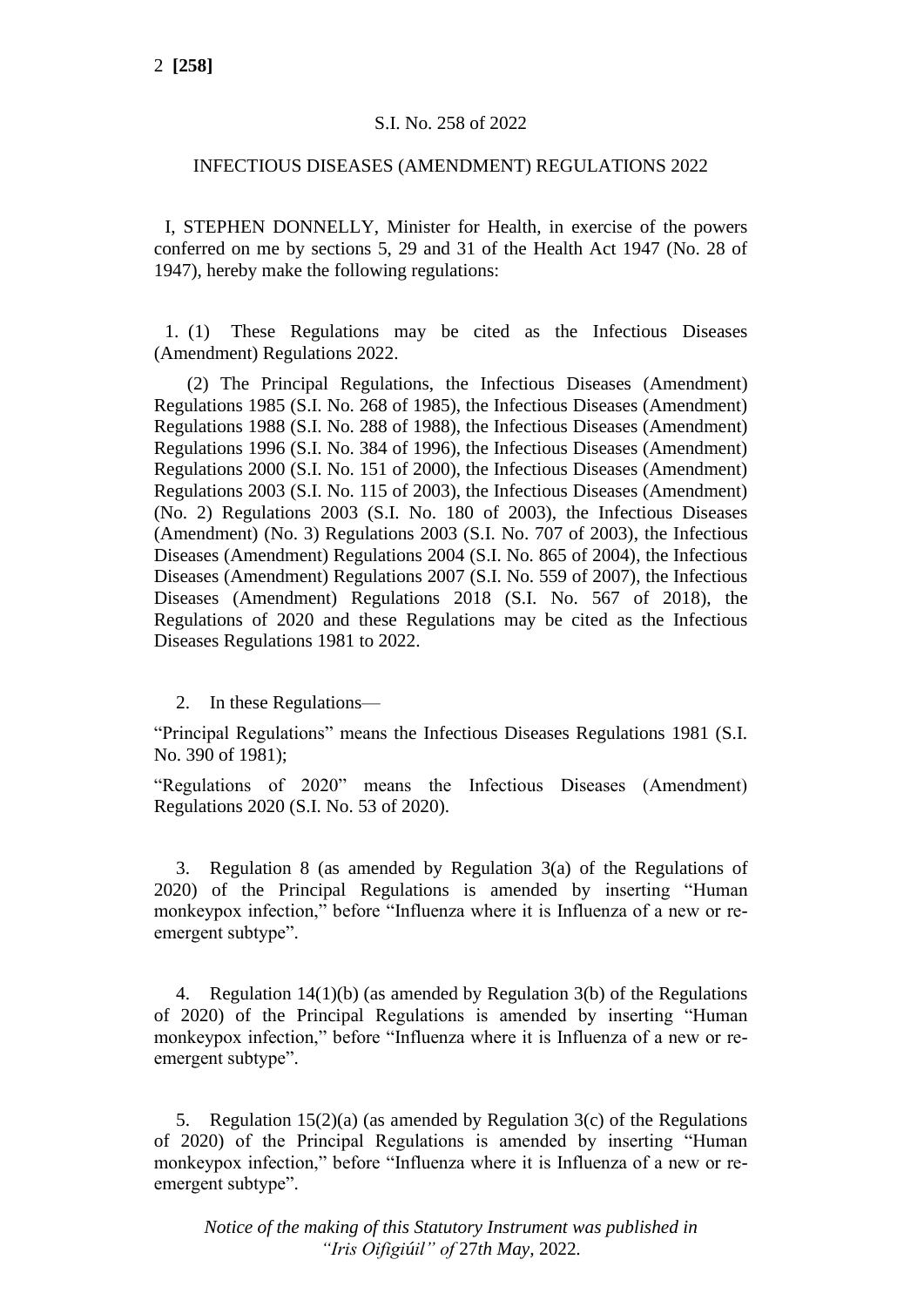6. The Principal Regulations are amended by substituting for the Schedule (inserted by Regulation  $3(d)$  of the Regulations of 2020) the following:

## "Schedule

## **Diseases specified to be infectious diseases and their respective causative pathogens**

| <b>Disease</b>                                                                  | <b>Causative Pathogen</b>       |
|---------------------------------------------------------------------------------|---------------------------------|
| Acute anterior poliomyelitis                                                    | Polio virus                     |
| Ano-genital warts                                                               | Human papilloma virus           |
| Anthrax                                                                         | Bacillus anthracis              |
| Bacillus cereus food-borne<br>infection/intoxication                            | <b>Bacillus</b> cereus          |
| Bacterial meningitis (not otherwise<br>specified)                               |                                 |
| <b>Botulism</b>                                                                 | Clostridium botulinum           |
| <b>Brucellosis</b>                                                              | Brucella species                |
| Campylobacter infection                                                         | Campylobacter species           |
| Carbapenemase producing<br>enterobacteriaceae, infection or<br>colonisation     | Enterobacteriaceae              |
| Chancroid                                                                       | Haemophilus ducreyi             |
| Chickenpox - hospitalised cases                                                 | Varicella-zoster virus          |
| Chikungunya disease                                                             | Chikungunya virus               |
| Chlamydia trachomatis infection<br>(genital)                                    | Chlamydia trachomatis           |
| Cholera                                                                         | Vibrio cholerae                 |
| Clostridium difficile infection                                                 | Clostridium difficile           |
| Clostridium perfringens (type A) food- Clostridium perfringens<br>borne disease |                                 |
| Covid-19                                                                        | SARS-CoV-2                      |
| Creutzfeldt Jakob disease                                                       |                                 |
| variant Creutzfeldt Jakob disease                                               |                                 |
| Cryptosporidiosis                                                               | Cryptosporidium parvum, hominis |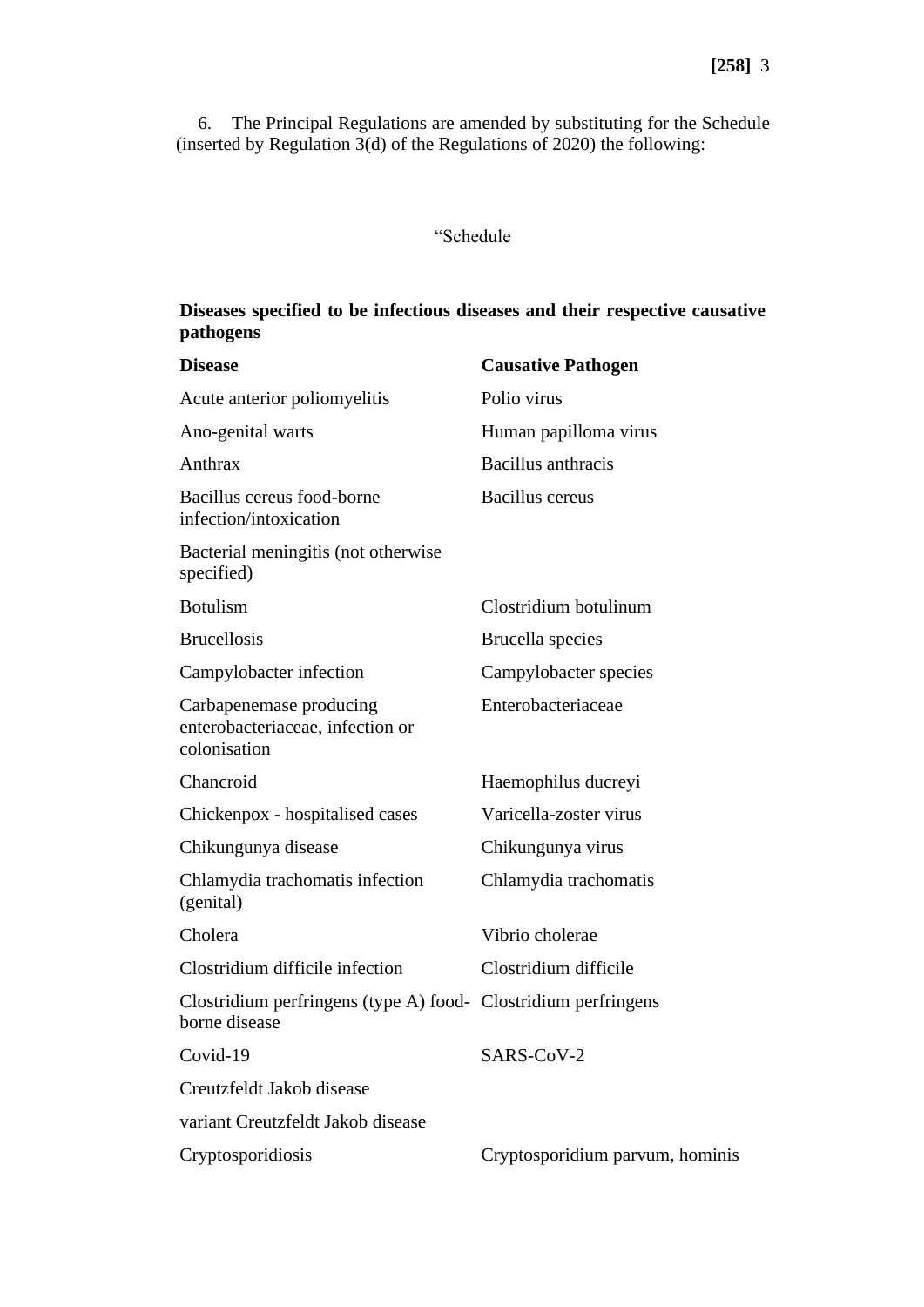4 **[258]**

Cytomegalovirus infection (congenital) Cytomegalovirus Dengue Fever Dengue Virus Diphtheria Corynebacterium diphtheriae or ulcerans (toxin producing) Echinococcosis Echinococcus species Enterococcal bacteraemia Enterococcus species (blood) Escherichia coli infection (invasive) Escherichia coli (blood, CSF) Giardiasis Giardia lamblia Gonorrhoea Neisseria gonorrhoeae Granuloma inguinale Klebsiella granulomatis Haemophilus influenzae disease (invasive) Haemophilus influenzae (blood, CSF or other normally sterile site) Hepatitis A (acute) infection Hepatitis A virus Hepatitis B (acute and chronic) infection Hepatitis B virus Hepatitis C infection Hepatitis C virus Hepatitis E Infection Hepatitis E virus Herpes simplex (genital) Herpes simplex virus Herpes simplex (neonatal) Herpes simplex virus Human immunodeficiency virus infection Human immunodeficiency virus Human monkeypox infection Monkeypox virus of the Orthopoxvirus genus Influenza Influenza A and B virus Klebsiella pneumoniae infection (invasive) Klebsiella pneumoniae (blood or CSF) Legionellosis Legionella species Leprosy Mycobacterium leprae Leptospirosis Leptospira species Listeriosis Listeria monocytogenes Lyme disease (neuroborreliosis) Borrelia burgdorferi Lymphogranuloma venereum Chlamydia trachomatis Malaria Plasmodium falciparum, vivax, knowlesi, ovale, malariae mcr-positive Enterobacteriaceae Enterobacteriaceae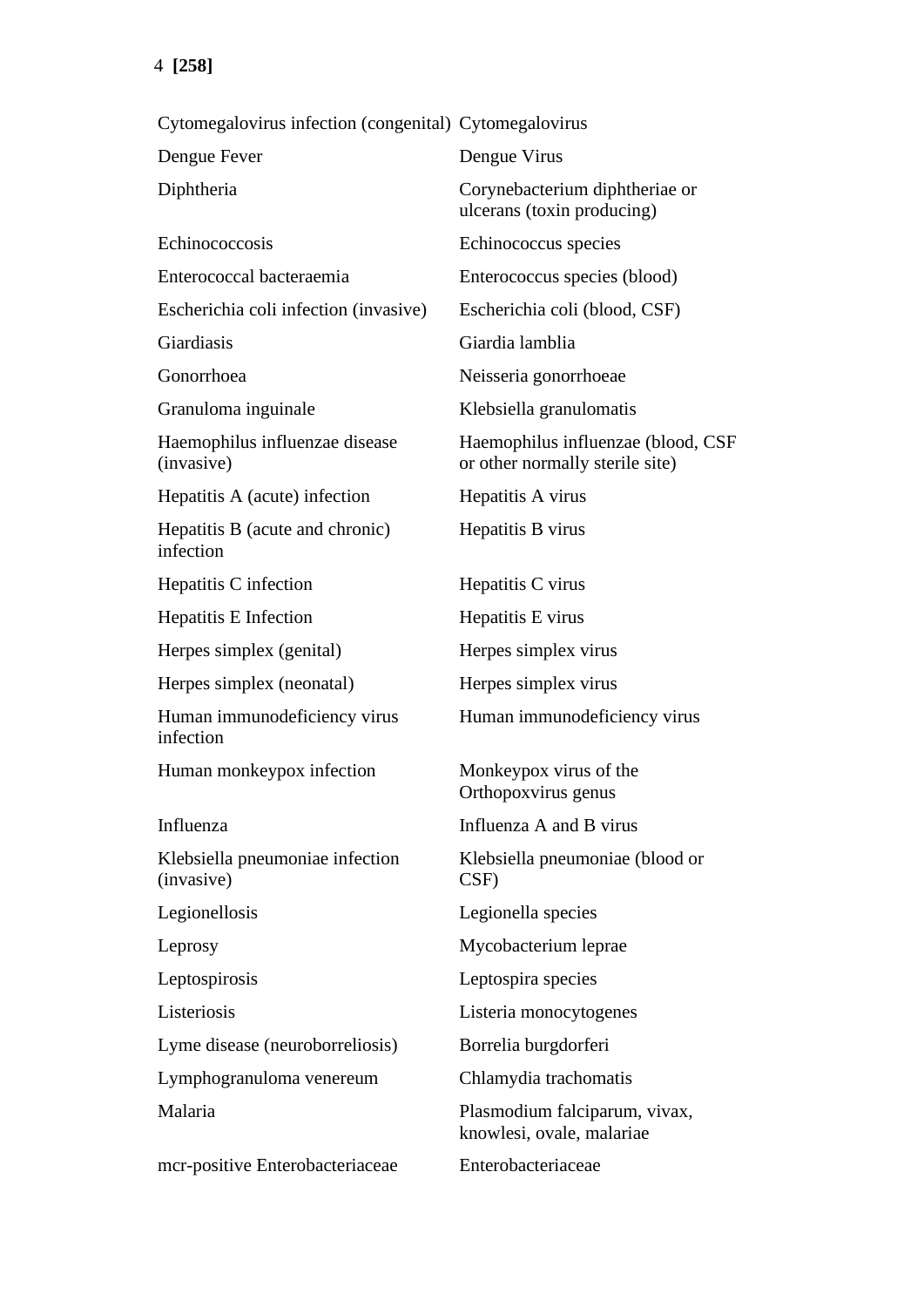| infection or colonisation                                       |                                                                          |
|-----------------------------------------------------------------|--------------------------------------------------------------------------|
| Measles                                                         | Measles virus                                                            |
| Meningococcal disease                                           | Neisseria meningitidis                                                   |
| <b>Mumps</b>                                                    | Mumps virus                                                              |
| Non-specific urethritis                                         |                                                                          |
| <b>Novel or Rare Antimicrobial-resistant</b><br>Organism (NRAO) |                                                                          |
| Noroviral infection                                             | Norovirus                                                                |
| Paratyphoid                                                     | Salmonella Paratyphi                                                     |
| Pertussis                                                       | Bordetella pertussis                                                     |
| Plague                                                          | Yersinia pestis                                                          |
| Pseudomonas aeruginosa infection<br>(invasive)                  | Pseudomonas aeruginosa (blood or<br>CSF)                                 |
| Q Fever                                                         | Coxiella burnetii                                                        |
| Rabies                                                          | Rabies virus                                                             |
| Respiratory syncytial virus infection                           | Respiratory syncytial virus                                              |
| Rotavirus infection                                             | Rotavirus                                                                |
| Rubella                                                         | Rubella virus                                                            |
| Salmonellosis                                                   | Salmonella spp other than S. Typhi<br>and S. Paratyphi                   |
| <b>Severe Acute Respiratory Syndrome</b><br>(SARS)              | <b>SARS-associated coronavirus</b>                                       |
| Shigellosis                                                     | Shigella species                                                         |
| Smallpox                                                        | Variola virus                                                            |
| Staphylococcal food poisoning                                   | Enterotoxigenic Staphylococcus<br>aureus                                 |
| Staphylococcus aureus bacteraemia                               | Staphylococcus aureus (blood)                                            |
| Streptococcus group A infection<br>(invasive)                   | Streptococcus pyogenes (blood, CSF<br>or other normally sterile site)    |
| Streptococcus group B infection<br>(invasive)                   | Streptococcus agalactiae (blood, CSF,<br>or other normally sterile site) |
| Streptococcus pneumoniae infection<br>(invasive)                | Streptococcus pneumoniae (blood,<br>CSF or other normally sterile site)  |
| Syphilis                                                        | Treponema pallidum                                                       |
| Tetanus                                                         | Clostridium tetani                                                       |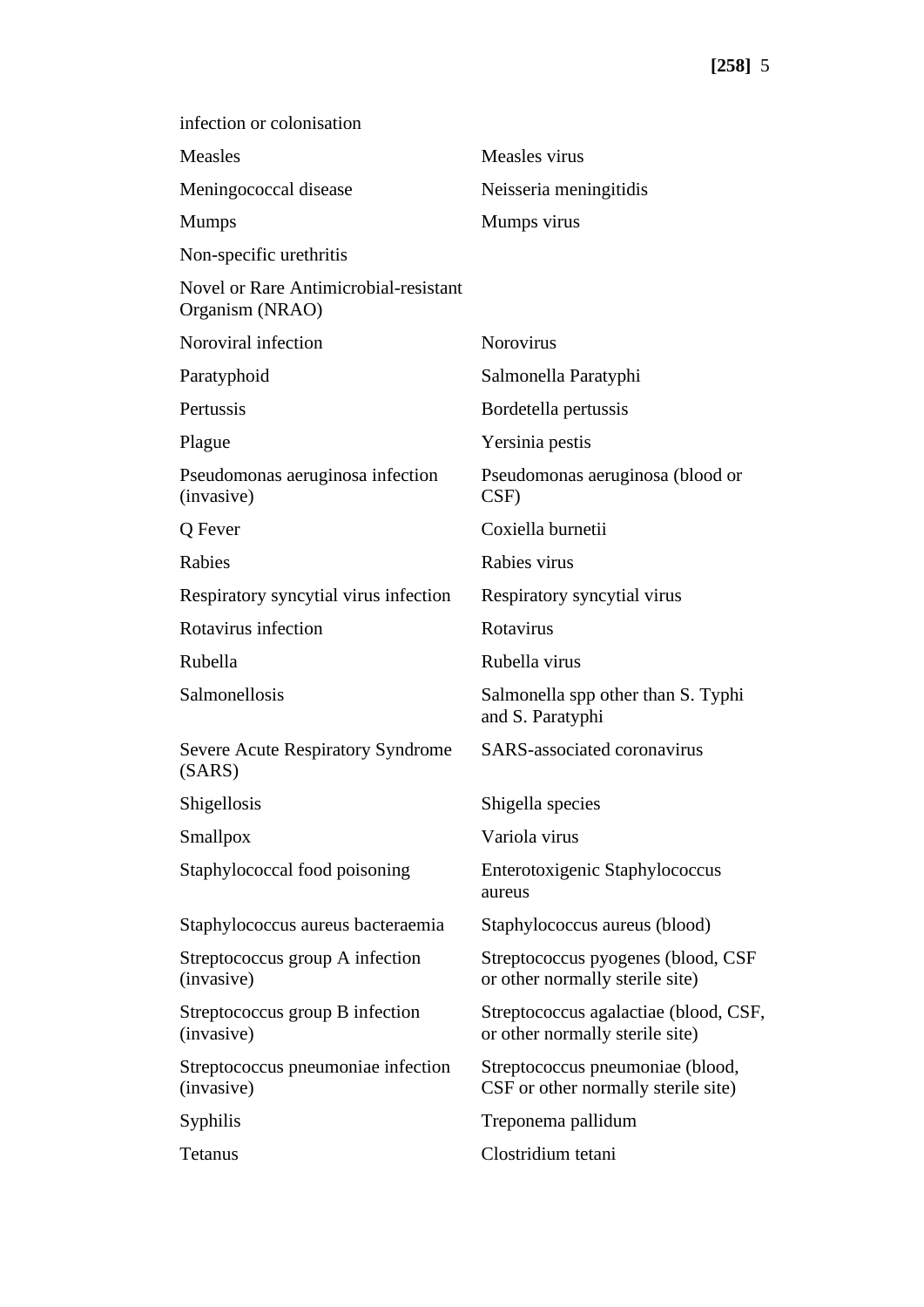| Toxoplasmosis                                                                 | Toxoplasma gondii                                       |
|-------------------------------------------------------------------------------|---------------------------------------------------------|
| Trichinosis                                                                   | Trichinella species                                     |
| Trichomoniasis                                                                | Trichomonas vaginalis                                   |
| Tuberculosis                                                                  | Mycobacterium tuberculosis complex                      |
| Tularemia                                                                     | Francisella tularensis                                  |
| Typhoid                                                                       | Salmonella Typhi                                        |
| <b>Typhus</b>                                                                 | Rickettsia prowazekii                                   |
| Verotoxigenic Escherichia coli infection Verotoxin producing Escherichia coli |                                                         |
| Viral encephalitis                                                            |                                                         |
| Viral haemorrhagic fevers                                                     |                                                         |
| Viral meningitis                                                              |                                                         |
| West Nile fever                                                               | West Nile virus                                         |
| Yellow fever                                                                  | <b>Yellow fever virus</b>                               |
| Yersiniosis                                                                   | Yersinia enterocolitica, Yersinia<br>pseudotuberculosis |
| Zika virus infection                                                          | Zika virus".                                            |



GIVEN under my Official Seal, 25 May, 2022.

STEPHEN DONNELLY, Minister for Health.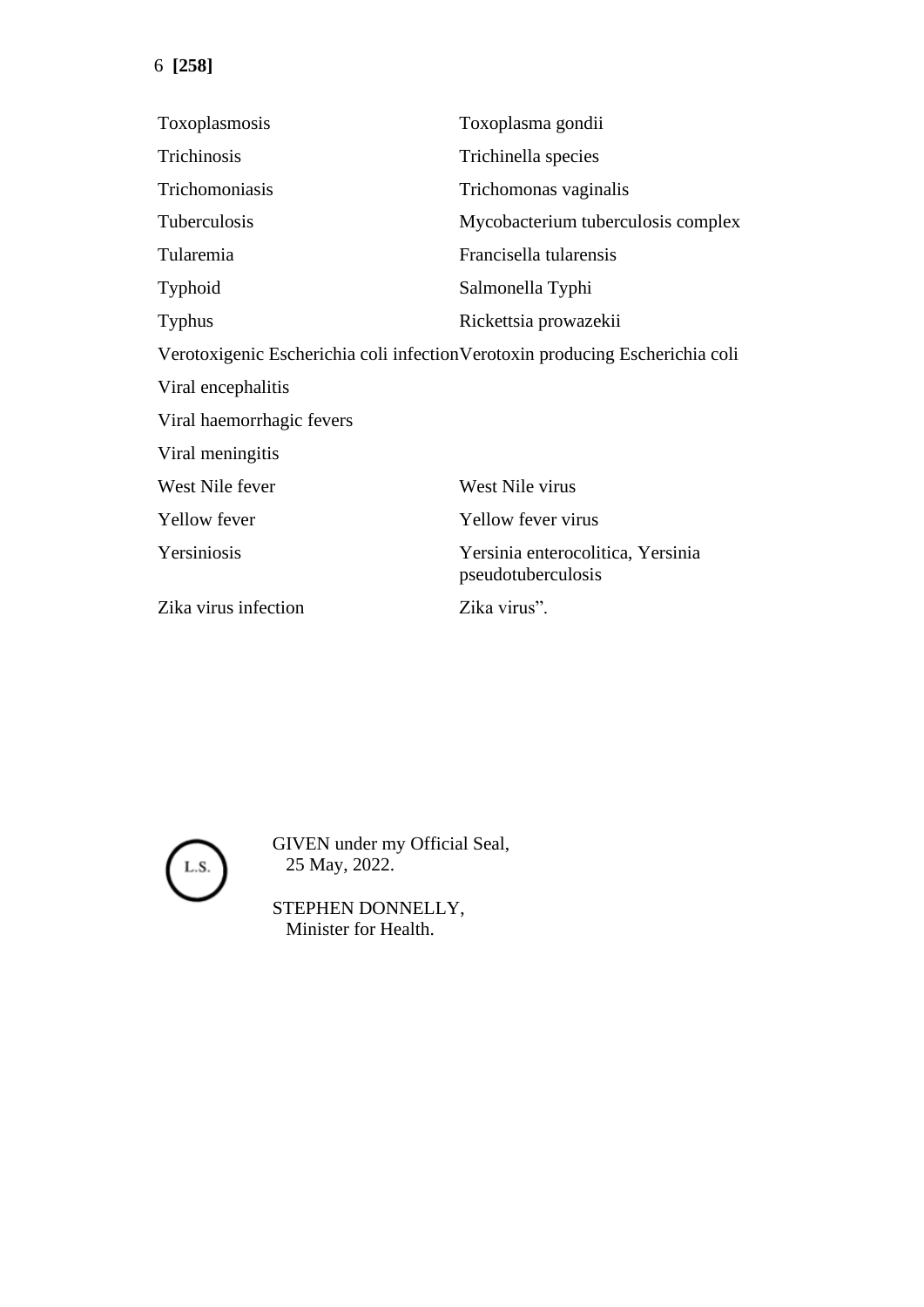#### EXPLANATORY NOTE

### (*This note is not part of the Regulation and does not purport to be a legal interpretation*)

These Regulations amend the Schedule to the Infectious Diseases Regulations 1981 (S.I. No. 390 of 1981) ("the Principal Regulations") to include Human monkeypox infection amongst the list of diseases designated as an "infectious disease" for the purposes of the Health Act 1947. All diseases that are so designated are required to be notified (by a medical practitioner who becomes aware or suspects an instance of such disease) to a medical officer of health and are subsequently relayed to the HSE's Health Protection Surveillance Centre in accordance with the Principal Regulations.

These Regulations also amend the Principal Regulations to provide for the inclusion of Human monkeypox infection amongst the list of infectious diseases that a person (who is a probable source of infection with the disease) may (as a necessary safeguard against the spread of the disease) be detained and isolated for, in accordance with the Health Act 1947. In addition, they provide for the preliminary notification (i.e. immediate notification by telephone) of Human monkeypox infection.